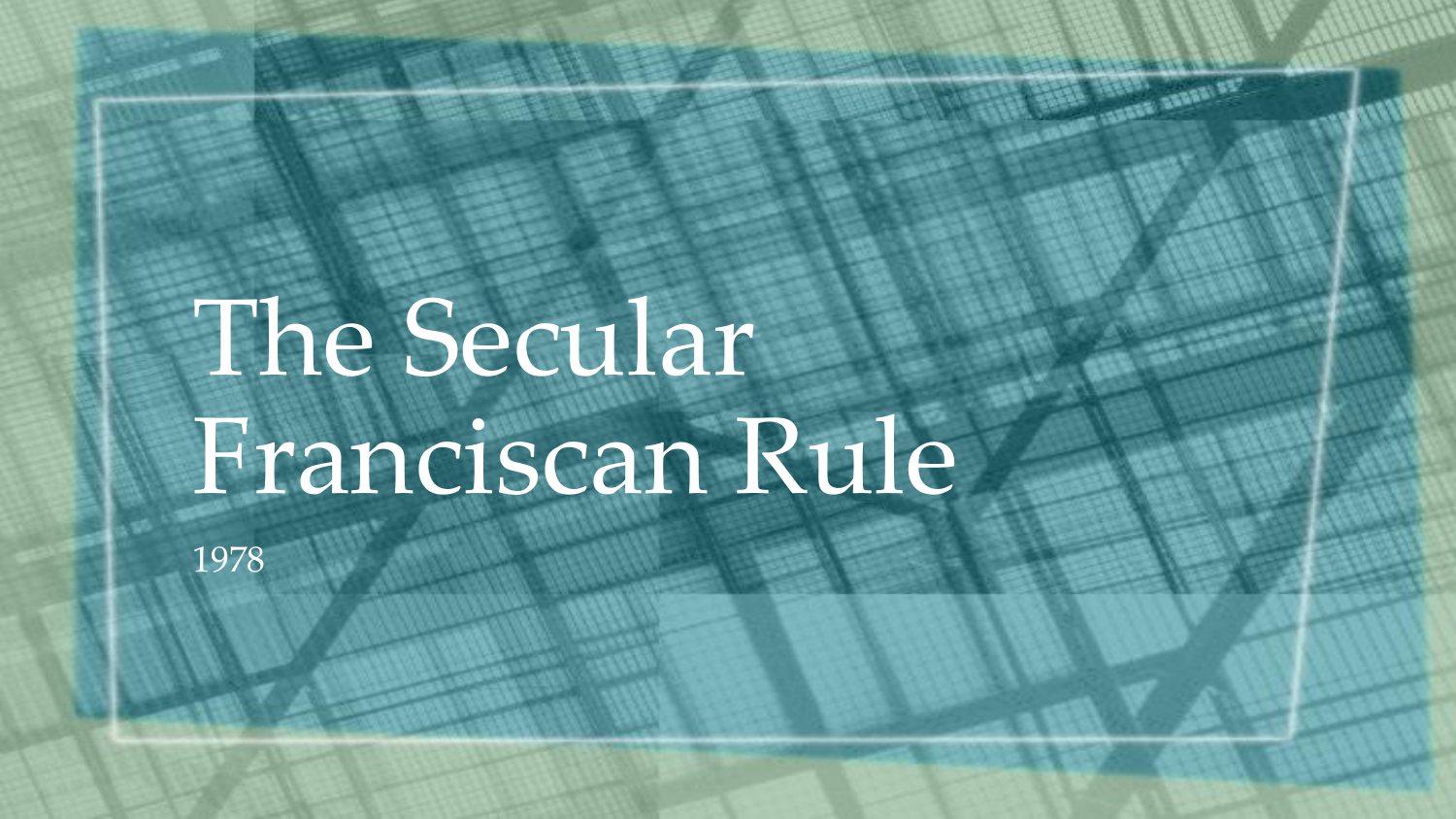#### The Rule Consists of 3 Chapters

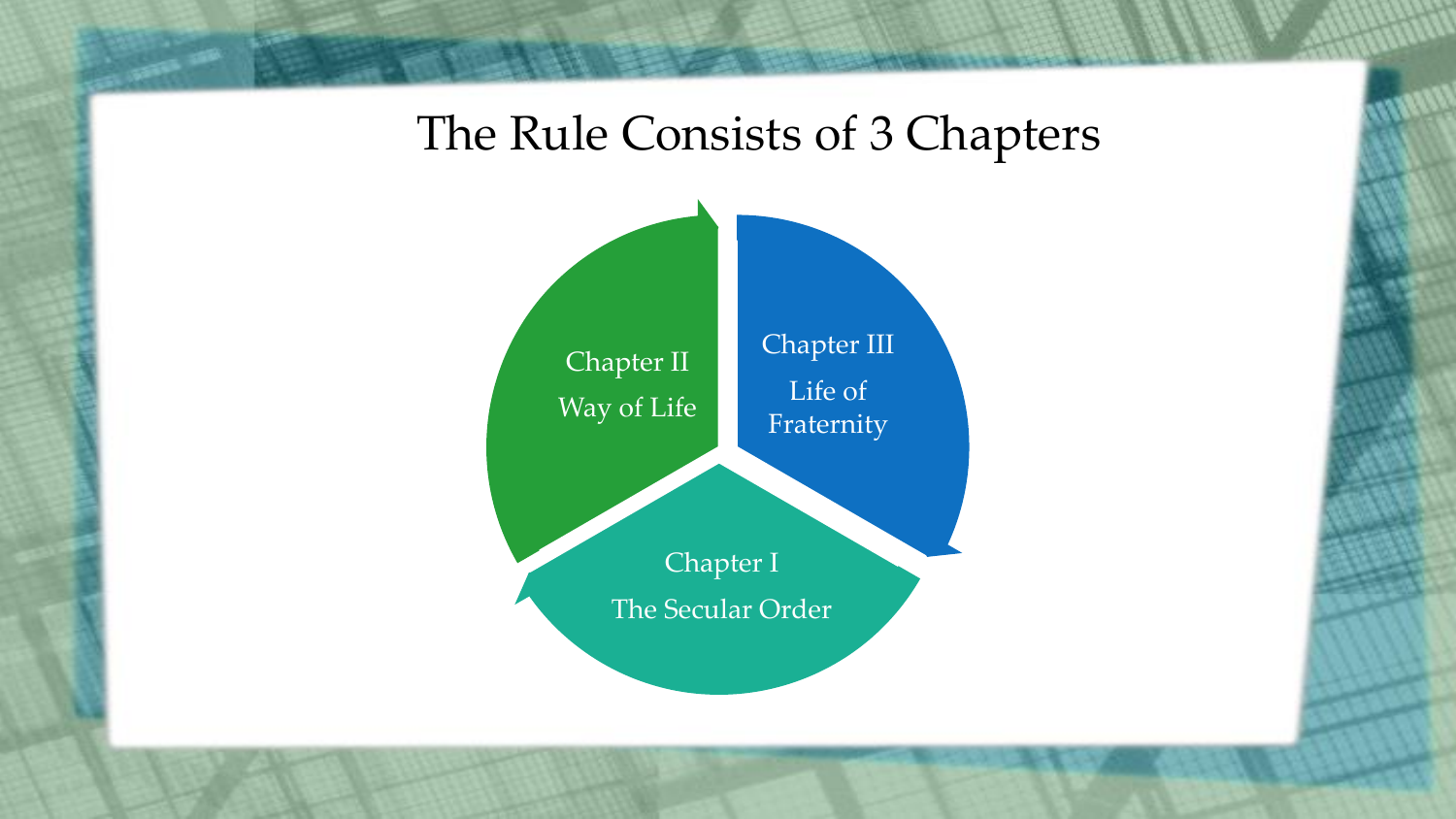# Chapter I – The Secular Franciscan Order

- The Secular Franciscan Order as an expression of the charism of St. Francis in the Church.
- Definition of the Secular Franciscan Order as a family of Catholic fraternities living the Gospel in the style of St. Francis.
- Brief note about the legislative history of the Secular Franciscan Order.

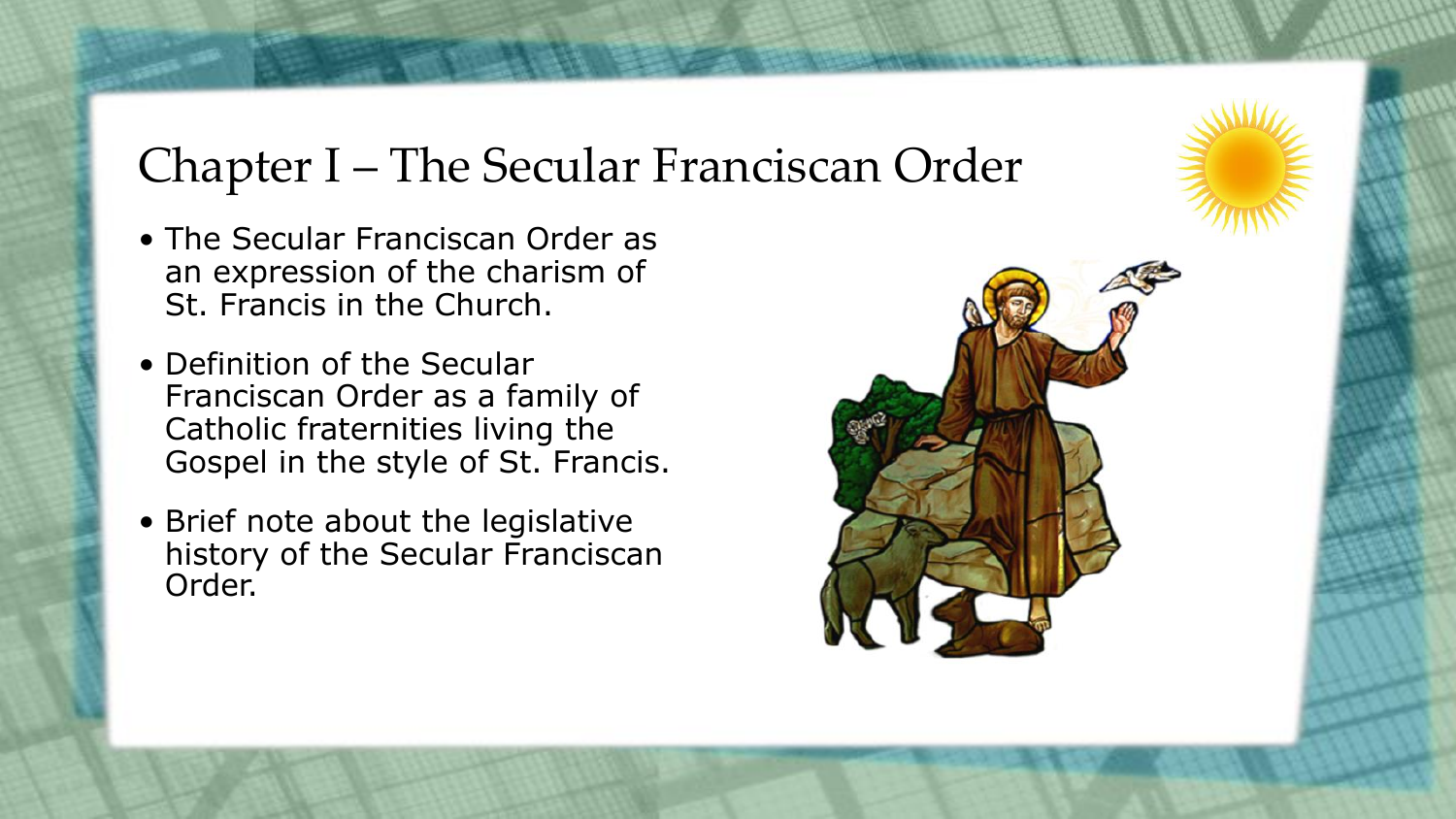### Chapter II – The Way of Life of Secular Franciscans

- The life of the Gospel.
- Christ present in the Brothers and Sisters, in Scriptures, in the Church, and in the Liturgy. The grace of Baptism.
- Union with the pastors of the Church. Creative apostolic vocation.
- Penitential dimension of the Franciscan life. Conversion and the Sacrament of Reconciliation.
- Life of prayer, in the Sacraments, the Eucharist, the Liturgy of the Hours.
- Devotion to the Blessed Virgin Mary.

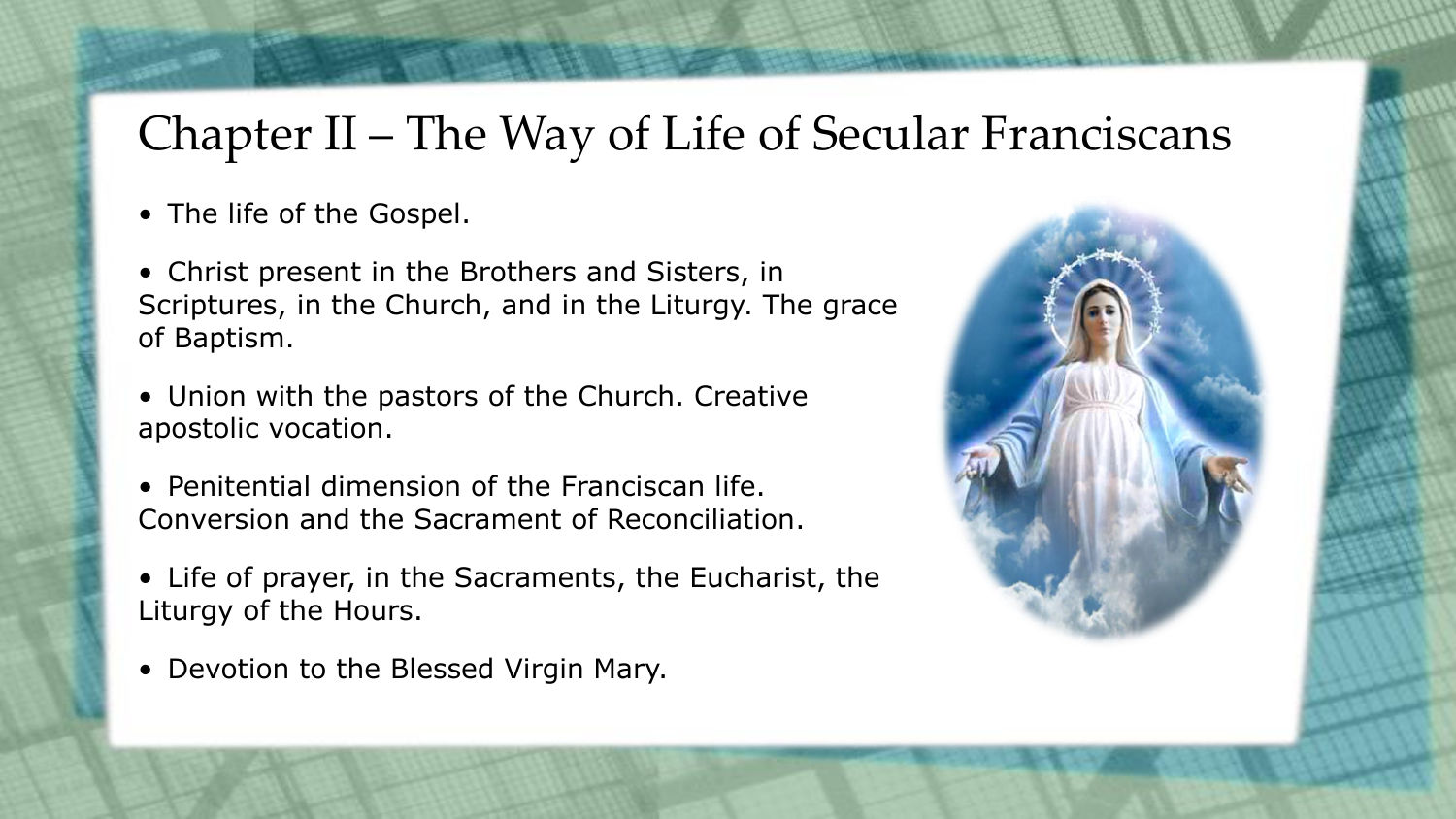# Chapter II *(continued)*

- The evangelical counsel of obedience.
- The evangelical counsel of poverty and humility. Itinerant nature of the Franciscan life.
- Commitment to work for peace, through dialogue and forgiveness. Encounter with *"sister death"* in a true spirit of faith.
- The evangelical counsel of chastity in the secular state.
- Spirit of fraternal love and respect towards all persons.
- Social commitment to the world in a spirit of evangelical service.
- Promotion of justice, in the sphere of social life.
- Value of work as a service to the community.
- Peace and respect of life. Witness of genuine love between married Secular Franciscans.
- Love and respect for all creatures.

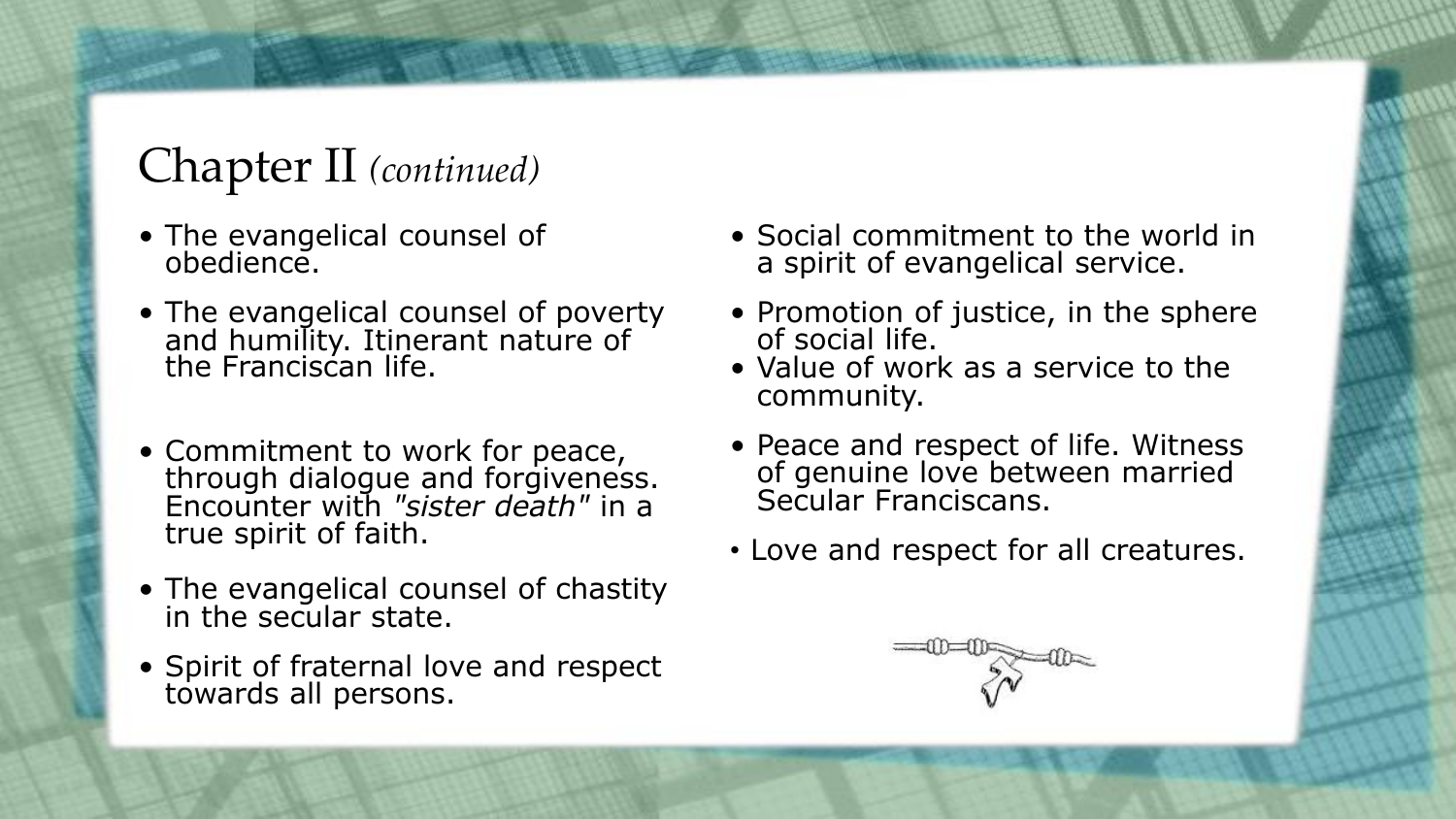#### Chapter III – The Life of the Fraternity

- Local, regional, national and international fraternities. Way of life contained in the Rule and General Constitutions.
- The fraternity council and the Minister of the fraternity.
- Canonical establishment of the local fraternity.
- Process of acceptance of new members in the Secular Franciscan Order. Rite of initiation, initial formation, profession of the Rule.